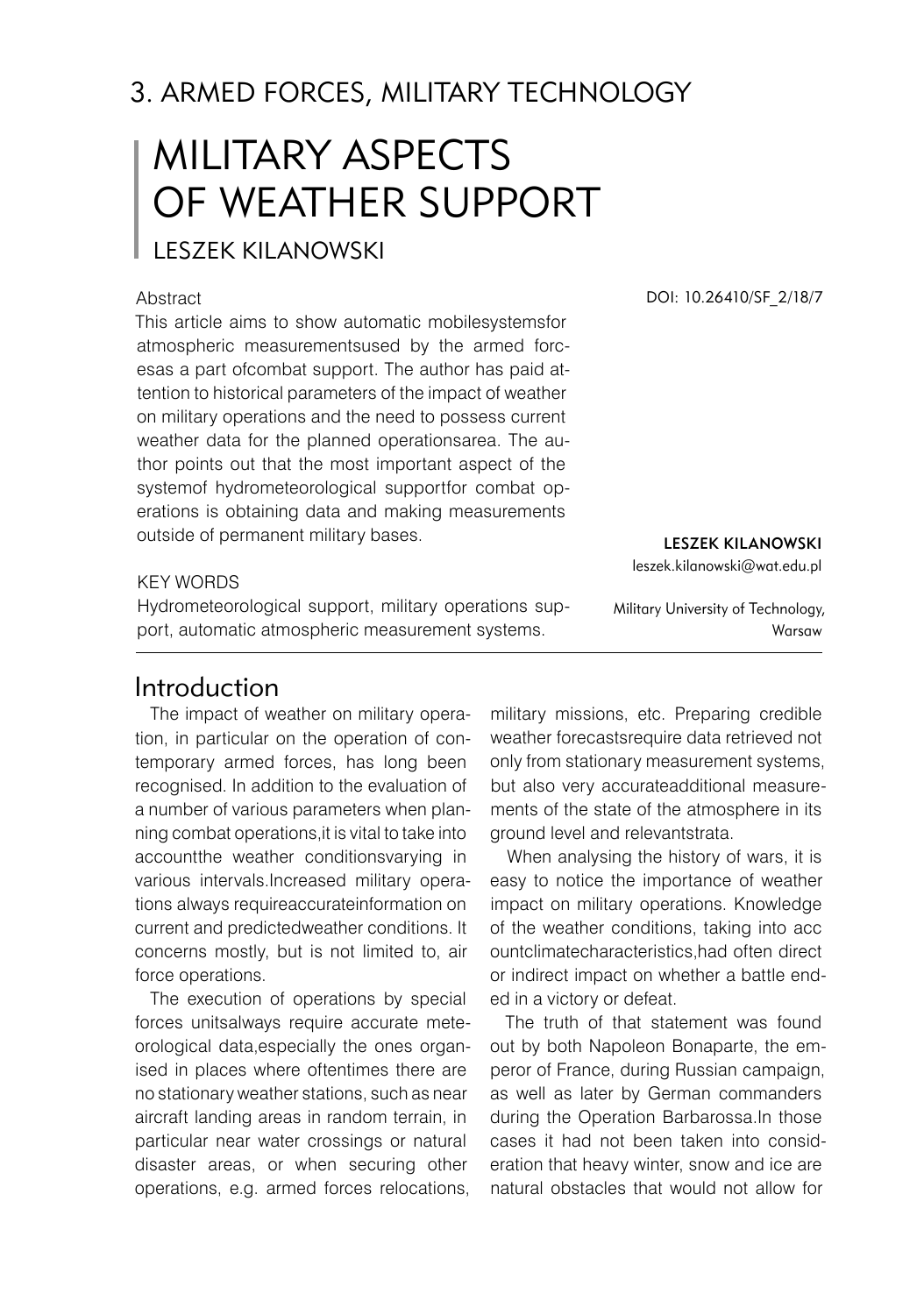regular provision supplies for the fighting army. Both operations ended in defeat. The weather also posed an obstacle when the Operation OVERLORD was planned. The operation, planned for 5 June 1944, known in history as the biggest Allied landing operation – the Normandy invasion- almost failed because weather conditions had not been taken into consideration while planning.The planners had simply overlooked them.It turned out, however, that the whole operation, or at least its key objectives were in danger of failure because of very unfavourable weather conditions. A storm on the Atlantic and overcast sky, low cloud bases, precipitation and poor visibility made any seaborne and airborne operations virtually impossible. It became evident then, how extremely important an accurate weather forecast can be, whenprovided by meteorologists, predicting a short improvement in weather, a so-called weather window, which allowed the commander of Allied forces, General Dwight D. Eisenhower to make the right decision and launch the Normandy invasion.

Anotherexample was the situation of the United StatesThird Fleet on the Pacific. The formation under the command of Admiral William Halsey consisted of: 13 aircraft carriers, 8 battleships, 15 cruisers, 58 destroyers with numerous supply and supportvessels. On 17 December 1944, as a result of communication problems (which tend to happen every now and then), despite the American meteorological service having correctly predicted the coming storm, the Third Fleet read the meteorological data wrong, in particular the data concerning the stormdirection, andwrong decision was made and the ships were sailed into the heart of the typhoon – and there was a lot to be afraid of. It was a massive storm of incredible strength, with windsof 230 km/ h and waves reaching 20 m. The typhoon

caused severe damage to the ships and three destroyers unfortunately met their tragic end sinking together with their 790 crew members<sup>1</sup>.

The provided examples seem to confirm unambiguously that neither armed forces units, nor other uniformed public services can fulfil their tasks well without the knowledge of current and forecasted weather conditions. Due to the fact that there are rarely any weather stations at the locations of planned operations that would provide the needed data, it is necessary to use mobile (portable) hydrometeorological measurement systems and mobile weather stations. It constitutes theobjective of this paper's research.The presented contents include the compilation of research results concerning:

- 1) the historical context of weather impact on military operations;
- 2) possibilities of weather support for operations in modern conditions;
- 3) mobile systems for hydrometeorological support and their usability in modern military and non-military operations.

As early as during World War II a need was recognised for obtaining weather data from particular locations without measurement stations or places located within enemy territory.The movement of air masses from the west to the east is predominant inthe northern hemisphere, therefore the knowledge of atmospheric conditions in places west of the operation locations is required whenpreparing weather forecasts. It has not been always possible, German war machine in particular had problems with obtaining the data.

One of the first attempts wasmade on 8 October 1941 when a group of Luftwaffe observersunder the direction of Erich Eten-

Tadeusz Zawadzki "Wichry Wojny", http://www.polityka.pl/pomocnikhistoryczny; Bogusz Szymański

<sup>&</sup>quot;Armie pokonane przez pogodę", http://www.edulandia.pl/edukacja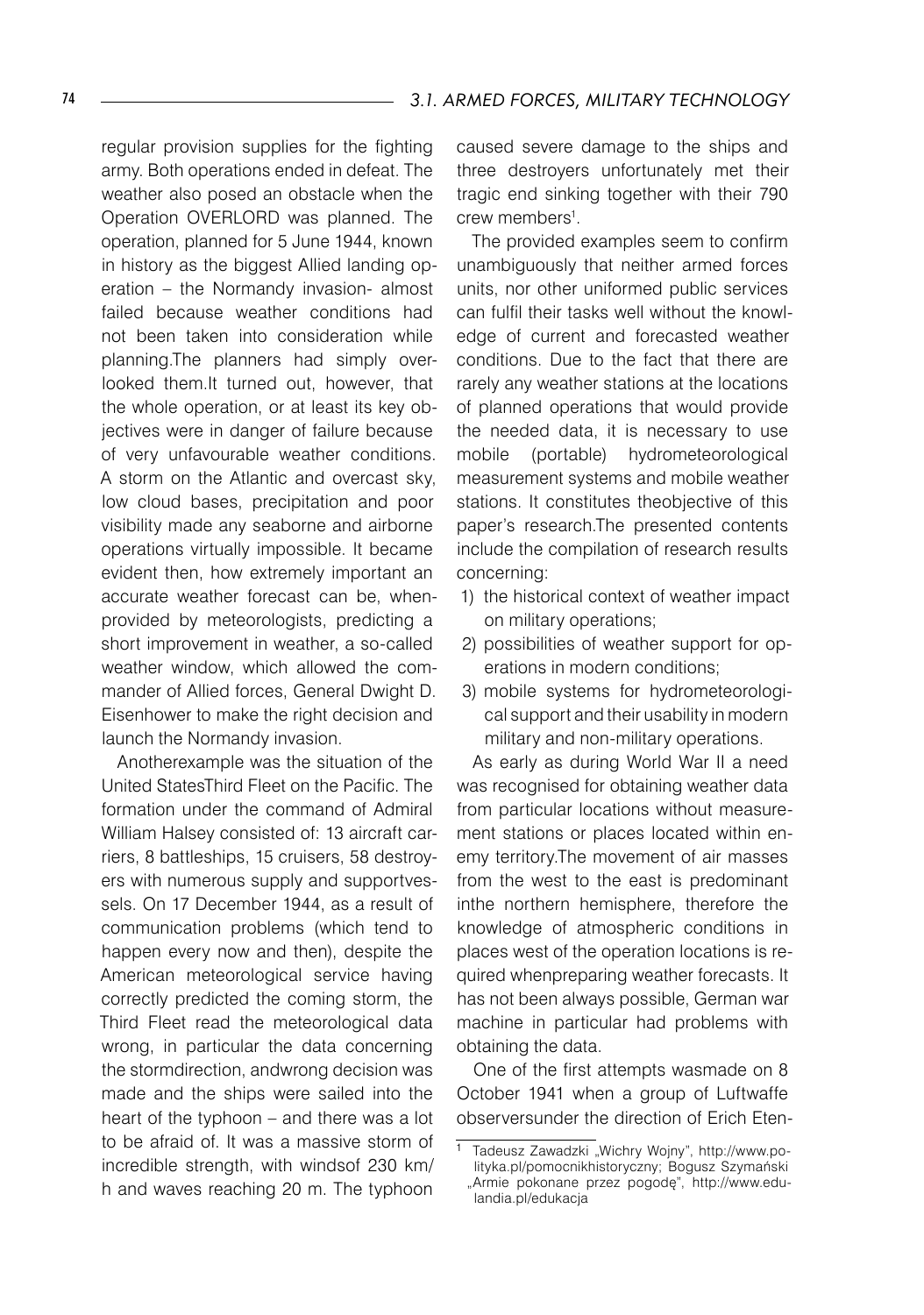newere accommodated on Spitsbergen island. Weather forecasting for the German army improved, but it did not suit the British who made several attempts to destroy the station, but to no avail. The station was functioning until end of May 1942.

Another attempt to obtain unavailable meteorological data was the first combat mission of U-573 that consisted of transporting an unmanned weather station via the Atlantic Ocean. Upon installation, the stationwas to conduct weather observations in the remote area of the northern Labrador coast. Constructed on behalf of the German army by Siemens, the station-Wetter-Funkgerät Land-26 (WFL-26), codename Kurt, was transported in ten cylindrical canisters, each of them weighing ca. 100 kilograms. The systemconsisted of instruments performing basic measurements broadcast via a radio transmitter equipped

with a 10-metre antenna.The system waspowered by nickel-cadmium batteries that ensured its work for up to six months<sup>2</sup>. Weather readings would be broadcasted during a two-minute encrypted transmission every three hours.The weather station was installed on a hill 400 m from the coast. Installation team also took care of "disinformation" – using the markings of the no longer existing"Canadian Meteorological Service" for the purpose. As part of the camouflage, empty packs of American cigarettes and matches were thrown around the area that would allegedly convince random finders that it was an area of American or Canadian operations. This way the station remained undiscovered for more than thirty years (rediscovered in 1977). Weather station Kurt is now on display at the Canadian War Museum in Ottawa.

### Fig. 1. Canadian War Museum – weather station Kurt



Source: http://www.waymarking.com

Conclusions and experience gained on the Labrador coast were extended to the entire armed forces. Fourteen stations of this type were deployed in arctic and subarctic regions (Greenland, Bear Island, Spitsbergen and Francis Joseph's Land) and five stations were deployed in the Barents Seaarea. Another attempt was also made to install a station in the North America. However, the system did not reach its destination due to the U-867 submarine having

been sunk in September 1944 in Norway, north west of Bergen, in a British air raid.

Another example of German automatic weather station constructed for Luftwaffe was the *Kröte*. It consisted of a Stevenson screen placed on a three-metre mast. The screen held temperature, humidity and air pressure sensors. Batteries, control instruments, a clock and 20<sup>2</sup> Watt Lorenz S 22664/ IV transmitterwere housed in steel drums

<sup>2</sup> Piekałkiewicz J., Kalendarium II wojny światowej, Janki nearWarsaw 1999.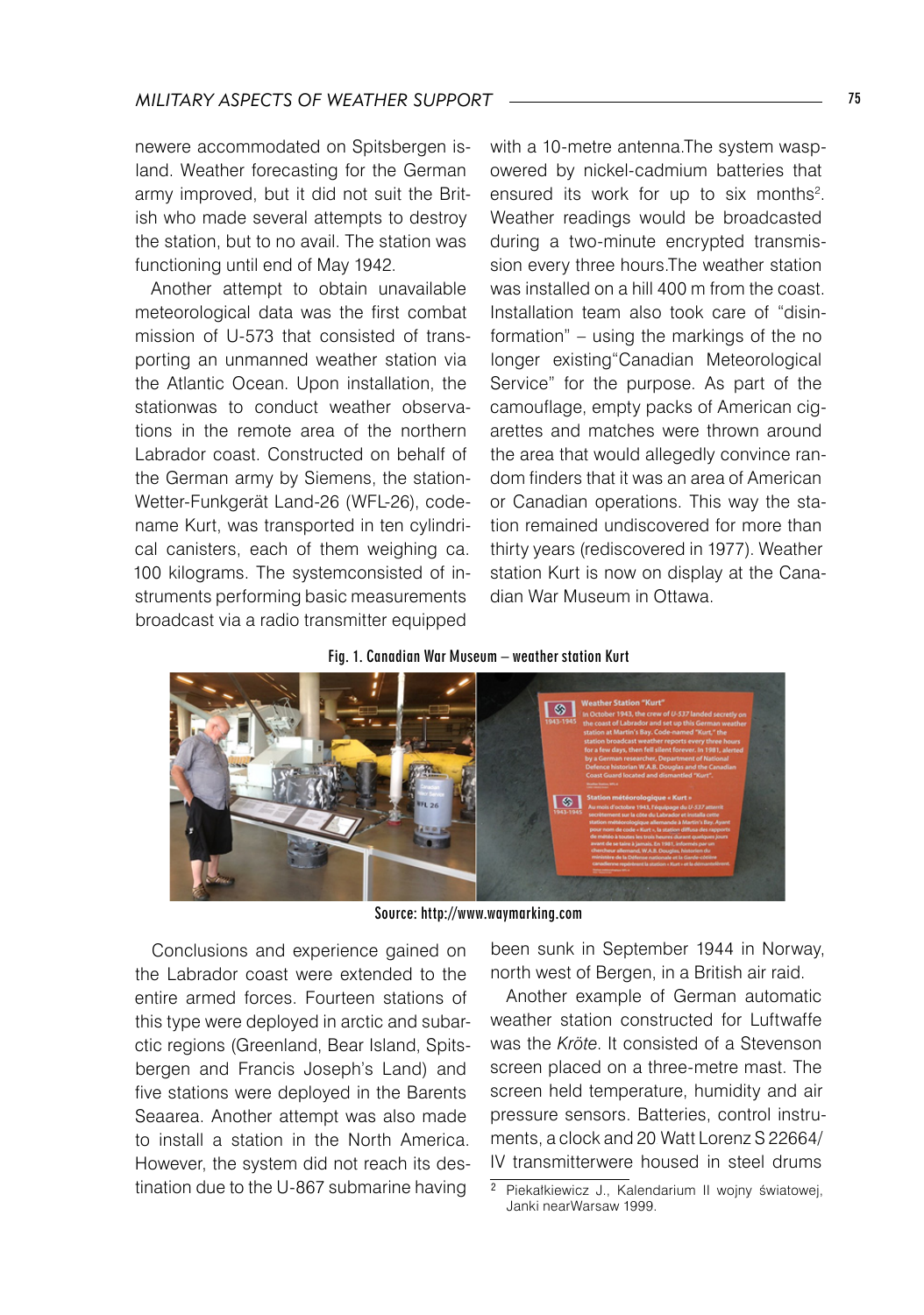installed on the mast. Data was broadcast 4 times a day via a wire antenna stretched at a height of 5-6 m. Batteries ensured the station's work for up to 3 months.

Development of modern technology, information technology and communication systems allowed the construction of many types of automatic and mobile measurement systems, as well as mobile weather stations that in addition to performing a full range of measurements, allow meteorologists to work 24hours a day. Currently, the systems are highly specialised and designed to meet the needs of the systems'users. There are systems for hydrological, meteorological and aerological measurements. Apart from this classification, the systems are divided according to their use or type of user. There are the following meteorological measurement systems:

- hydrological; –
- for air forces;
- for artillery;
- forchemical units;
- for airborne forces.

The systems were developed with the following objectives in mind:

mobile systemsproviding the same qual- –

Source: Vaisala materials. Source: COMET materials.

ity weather measurements as stationary systems;

- easy system installation and deinstallation (one-man installation and operation is often required);
- providing power from independent sources, including operation for a specified period with no external power supply;
- systemsbeing lightweight and compact;
- the ability to transport the system with the use of standard transportation means (e.g. by car, by train, by plane or on a ship);
- operation in difficult conditions (high and low temperatures, high humidity, high level of contamination);
- automation of selected operations (e.g. sending meteorological or aerologicalmessages);
- the ability to send data to many recipients via wired and wireless networks.

## Mobile and automatic weather stations

Mobile systems allow for measurement of the main parameters of the state of the atmosphere. These systems are intended for ground measurements.



Fig. 2. Vaisala weather station Fig. 3. Mobile weather station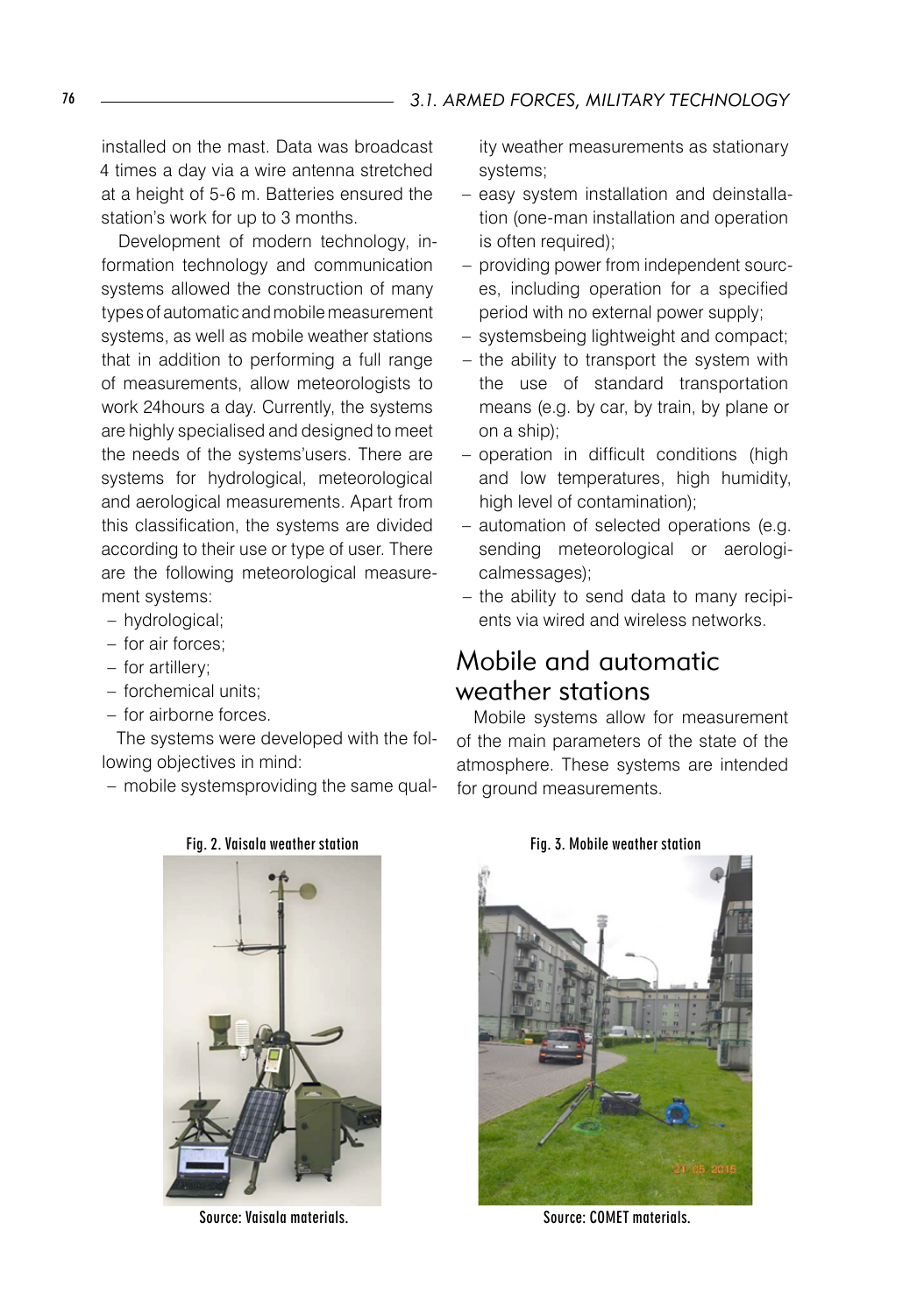### *Military aspects of weather support* 77

Armed forces of the Republic of Poland are equipped with more and more modern mobile measurement systems. Basic versions of the instruments measureair pressure, temperature, humidity, as well as wind direction and speed. They are equipped with high-accuracy and highresolution sensors. Vane anemometers are being replaced with ultrasonic ones that are equipped with an inbuilt compass and GPS unit. Such anemometers do not require geographical orientation and in a situation where such an anemometer is placed e.g. on a ship, appropriate software will be able to calculateactual wind - taking into account the movement of a sen-

# Systems for measurement of ground-level wind parameters

Fig. 4. TAMAYA TD-4 theodolite for measuring

sor. Mobile measurement systems are also equipped with extensive communication systems (Bluetooth, radio modems) that allow to send data to many users not only via a permanent Internet connection.

According to user needs (e.g. support for the operations of the air forces or chemical units) mobile weather stations are equipped with additional sensors. Among thosethere are ceilometers – determining the height of a cloud base (modern laser sensors detect at least four layers of clouds), visibility sensors, lightning detectors, rain gauges. Appropriate software allows to visualise and archive your data.



Source: Vaisala materials. Source: COMET materials.

 When providing weather support forairborne forces, air forces, parachute jumps or glider flights it is necessary to measure theground level wind parameters up to the

Fig. 5. PilotRadiosondeMeteomodem upper-level winds measurement system



altitude of ca. 3 km. The measurements are performed mainly in two ways – with a theodolite and with the use of special radiosondes equipped with GPS.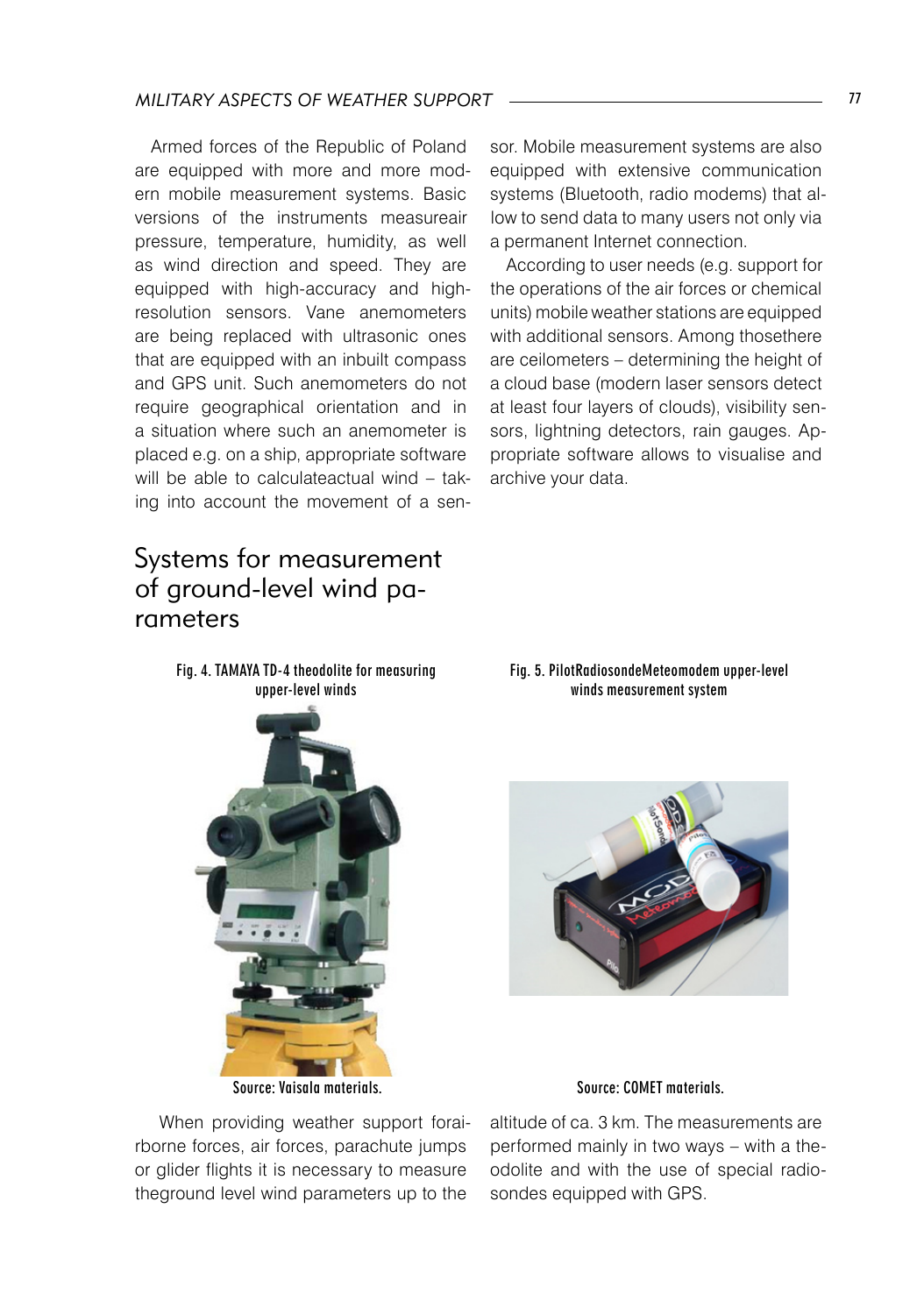The theodolite method makes use of an accurate theodolite tracking of a balloon filled with hydrogen or helium. The measured azimuth and elevation angles are calculated by a specialised application that provides the wind direction and speed on various levels above the ground.

The GPS method focuses on hanging the radiosonde under anascending weather balloon and the radiosonde sending its current position and altitude, which allows to calculate the parameters of upper-level winds.

Both methods have advantages and disadvantages. The theodolite method is not dependent on the availability of the GPS signal, but is restricted by the presence of clouds (when the balloon enters the clouds it becomes impossible to make any measurements) and requires an additional light sourceattached to the balloon at night to allow the observation. The GPS method is not restricted in this way, but is dependent on the GPS signal and the fact that the radiosondes send their observations via a radio signal, which might be regarded as a restriction during armed conflicts.

### Mobile aerological stations

Modern meteorology, in particular numerical models for weather forecasts, require a lot of data and not only from the ground level. Measurements performed through as thick as possible part of the atmosphere (in favourable conditions up to the height of ca. 30 km), which can be done by measuringthealtitude profile(temperature, pressure, humidity, speed and direction of wind). Aerological stations in Poland are located in Legionowo, ŁebandWrocław. Meteorologists in Poland would obviously wish a denser networkof aerological stations, but performing continuous measurements two or four times a day is expensive. Therefore, the Armed Forces of the Republic

of Poland are equipped with mobile aerological systems that allow to perform thesoundingat any place and time.

Basically, atmospheric sounding can be done with the use of two methods, both consisting inlaunching a balloon with an attached radiosonde. In the first method (radio theodolite), the radiosonde is equipped with pressure, temperature and humidity sensors, and transmitting radio signal is tracked by an antenna from the ground, allowing to calculate the direction and speed of wind on various levels. Appropriate software allows to visualise the measured parameters n a way that is useful for a meteorologist.

Fig. 6. Radio-theodolite atmospheric sounding system "BAR"



Source: AVIOMET materials.

In the other method, the radiosonde launched to measure temperature and humidity is equipped with a GPS sensor that transmits the position and altitude in real time. This system has one advantage over the previously described one: the antenna receiving the signal is significantly smaller and the whole system caneven be transported by apassenger car. The software provides graphical visualisation of sounding data allowing to prepare more accurate forecasts. Such systems are also among the equipment of the military weather service.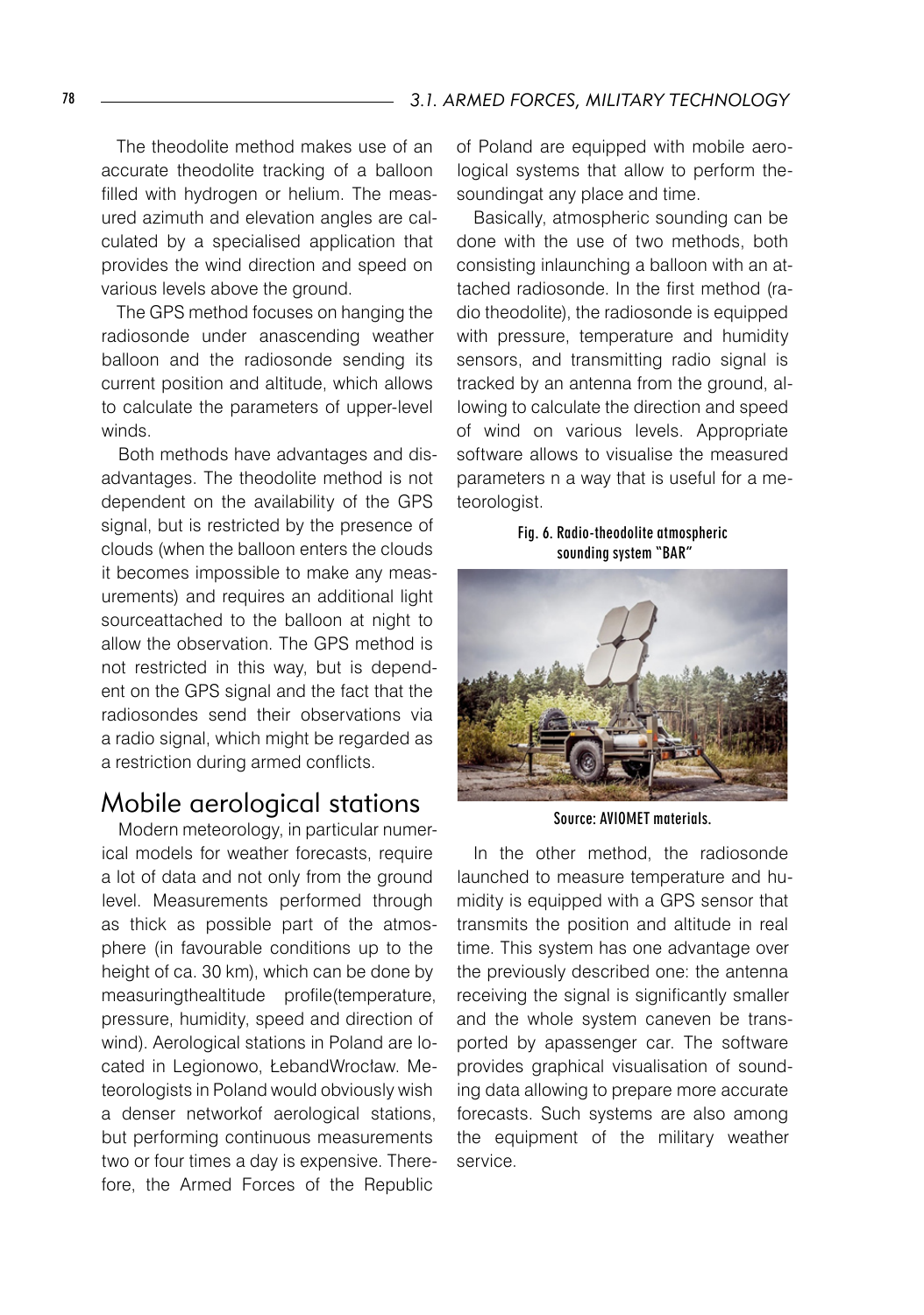

Source: COMET materials.

Both systems allow to prepare meteorological messages in accordance with the WMO and NATO standards that can be made available on the data exchange network.

Another difference is the method of detecting pressure and determining the altitude of individual measurement levels. In the GPS method altitude is measured and the pressure calculated accordingly, whereas in the other method the pressure is measured and altitude – calculated. Both methods are in accordance with the WMO $3$ requirements.

Wherever it is necessary to perform aerological sounding and permanent staff cannot be sent, such solution asthe RobotRadiosonde automatic station can be used. The station allows to launch the balloon with the radiosonde automaticallyin appropriate intervals determined by the user and the data is sent to the recipient anywhere in the world.Man simply has to load the station once in every few days.



 $\overline{3}$  The World Meteorological Organization with headquarters in Geneva.

Fig. 8. Automatic aerological measurement RobotRadiosonde



Source: Meteomodem materials.

## Mobilemeteorological stations

Mobile metrological stations allow a full crew of meteorologists and observers to work round the clock. They are fully autonomous, equipped with instruments to help perform afull range of measurements of the state of the atmosphere (automatic weather stations, mobile aerological stations or systems for measuring ground-level wind parameters). The stations are equipped with communication systems allowing to receive and send weather data. Sitting in a heated and air-conditioned room, forecasters are able to prepare forecasts providing complete weather support. Field weather stations are equipped with an independent power supply system permitting long-term operation without an external power supply. Apart being equipped with specialist instruments, the space for the meteorologists' work has been modelled after the best campers and has many amenities allowing soldiers to stay there for long periods of time. The off-road vehicle can access virtually any location.

Mobile metrological stations are used to support the operations of the air forces outside their permanent bases, airborne operations or other tasks that require accurate measurement of atmospheric conditions and weather forecasts.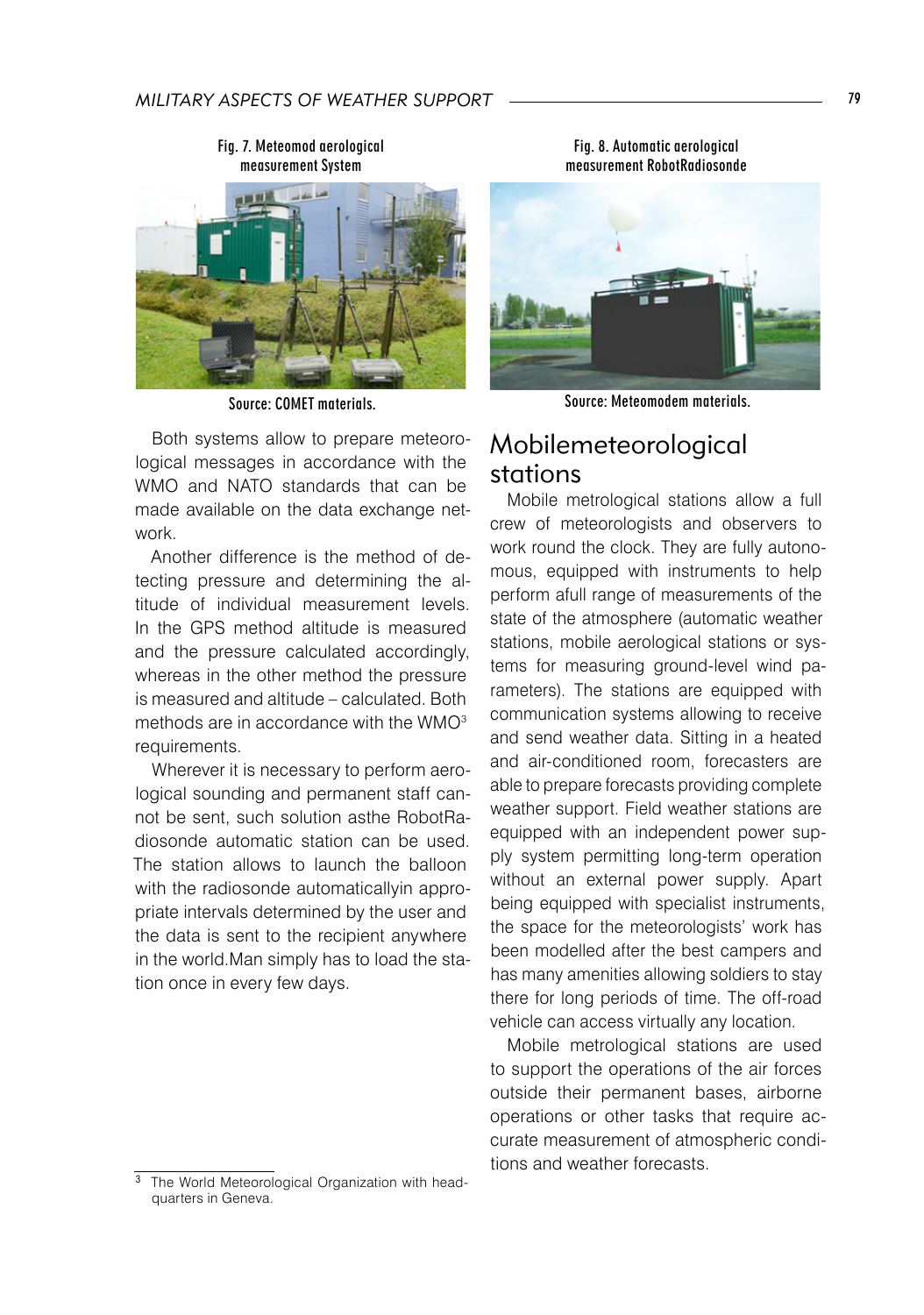

Fig. 9. Mobile metrological station

Source: COMET promotional material.

### Compact weather stations

Weather service units and airborne units are equipped with compact Kestrel weather meters. Despite their small size, they are equipped with fully professional sensors, such as: anemometer, thermometer, hygrometer (for measuring the moisture content in the atmosphere), barometer andcompass.





Source: Kestrelmeters promotional material.

Thanks to the instruments, the meters have numerous very useful features, such as the following:

- Air pressure, –
- Crosswind, –
- Density altitude,
- Dewpoint temperature,
- Heat stress index,
- Relative humidity,
- Current air pressure (no reduction), –
- Temperature,
- Wet bulb temperature (psychrometric), –
- Wind chill, –
- Wind speed, –
- Wind direction. –

The measurements of this type of instrument are not as accurate as those of their larger counterparts, but their small size allows for their exceptional mobility. Thanks to the installed software, they can be used by various users in a specific way in most severe conditions. They are used by special forces soldiers, snipers (there are devices dedicated to ballistic calculations), fire fighters.

# Trends and directions in the development of weather support systems

The main trends in the development of hydrometeorological support in terms of atmospheric conditions measurements are as follows:

- providing the armed forces with continuousand highly accurate hydrometeorological information;
- the development and implementation of automatic systems that conform strictly to the ICAO4 and NATO quality standards;
- the development of software for the systems enabling broader interpretation of data which allows to calculate the state of the atmosphere parameters impossible to obtain through direct measurements.

4 International CivilAviation Organization.